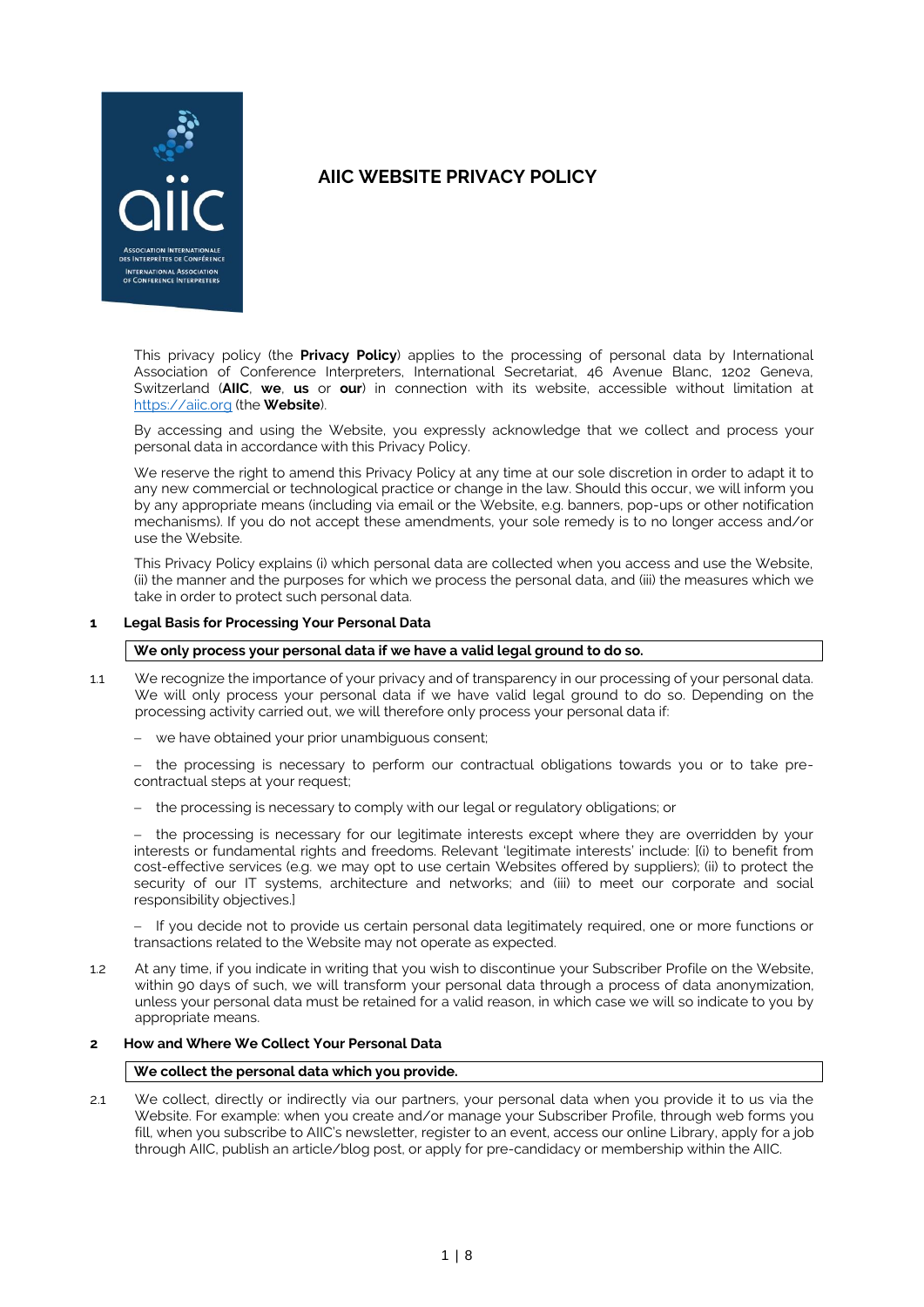

2.2 Such personal data may include your name, birth date, user name, personal and business addresses, email, telephone and fax numbers, gender, résumé, work language, social profile, and any other relevant information which we and/or our partners may request from you.

### **Certain personal data are also collected in an automated manner.**

2.3 We may also automatically collect personal data when you access and use the Website, including cookies and other active elements contained in our emails, such as the [IP address or other user identifications on your devices, visiting date on the Website, information about your web browser. When you are logged into your Subscriber Profile, we automatically collect data about the links you select within the Website or other information related to your interaction with the Website, including your navigation details on the Website.

**When you are not logged into the Subscriber Profile, you can define certain authorizations and settings related to the automated collection of your personal data.**

- 2.4 You may define certain authorizations related to data collection, in the settings of your device or of your web browser, according to the available functionalities.
- 2.5 You may also define certain settings for the automated collection of your personal data through the cookies setting plugin available on the Website. For more detailed information, please consult the chapter on cookies below.

## **3 Processing Methods**

#### **We may process your personal data by automated means but take appropriate security measures.**

- 3.1 We process your personal data in compliance with Swiss data protection law and the EU General Data Protection Regulation and namely take the appropriate technical and organizational security measures to prevent the unauthorized access, disclosure, modification, alteration or destruction of your personal data. Data processing is carried out with computers or computer tools, and in compliance with the purposes indicated in this Privacy Policy and the Terms of Use applicable to the Website.
- 3.2 We may use your personal data to create a profile about you and provide you with more relevant information and services (profiling). You may have the right to object to such activities, in accordance with applicable data protection laws. We do not use individual decision-making based solely on automated processing.

## **4 Purposes of Data Processing**

#### **We process your personal data to operate the Website and to provide related services.**

4.1 We may ask you (voluntarily) to provide personal data so that we may provide services to you, for example to: allow you to create and/or manage your Subscriber Profile, apply for pre-candidacy or membership within the AIIC, subscribe to AIIC's newsletter, register to an event, access our online Library, apply for a job, publish an article/blog post, and send to you and receive from you written communications, interacting with you, providing you with requested information and services, or in the manner expressly indicated when the personal data concerned are collected.

**We may process your personal data to allow you to register and attend events, to purchase products, to apply for pre-candidacy, for membership or for job opportunities.**

4.2 We may process your personal data to allow you to apply for pre-candidacy or membership within AIIC, to register and attend events, to purchase products, to access documents and communications. AIIC is an international association. As an individual, you can join AIIC as a member provided you comply with your duties of membership, and provided you adhere to and accept AIIC's rules and by-laws accessible at [https://aiic.org/basic-texts.](https://aiic.org/basic-texts)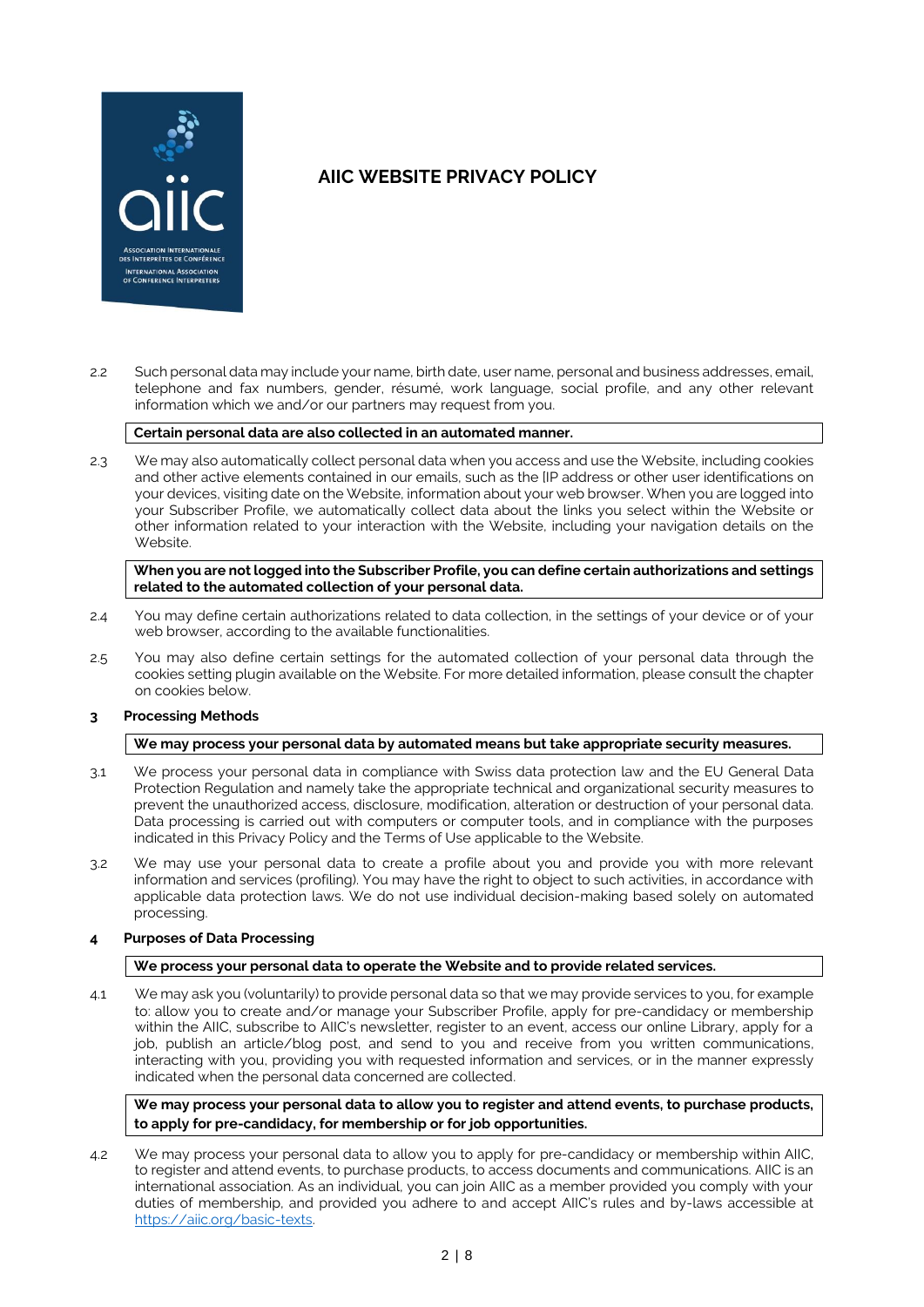

#### **We may process your personal data and special categories of data (also called "sensitive data").**

4.3 AIIC may allow your personal data to be displayed for access, in whole or in part, on the Website to those who are not Subscribers and allow specific details of any AIIC member who is registered to be displayed in AIIC's worldwide public directory. This directory allows a multi-criteria research of AIIC interpreters, in particular with the interpreter's address or location, working languages and indirect or direct ethnic or "racial "data, which are considered special categories of data (also called "sensitive data"). By submitting any such information, by responding to any AIIC inquiry related thereto, and/or using the Website for the purpose of being listed within AIIC's directory, you explicitly agree to such use of your personal data.

#### **Provided you opted-in to this service, we may process your personal data for sending our newsletter, or for other marketing and advertising purposes.**

- 4.4 Provided that we have obtained your prior and unambiguous consent, we may use your personal data, in particular, the contact details as well as other indications and data collected in accordance with this Privacy Policy, for marketing and advertising purposes, e.g. to send you information and offers relating to our events and services and/or of our partners, such as prospectuses, newsletters, and other advertising messages.
- 4.5 For example, if you subscribe to AIIC's newsletter, we will provide you with email alerts on AIIC news and updates on the AIIC community, in particular on its activities and events – such as: AIIC's Assembly; specific meetings, activities and events proposed by AIIC; and training or marketing courses relating to the interpretation world and activities.
- 4.6 You may withdraw your consent at any time.

## **We may process your personal data to improve services and for statistical purposes.**

4.7 We may process your personal data for statistical purposes, for internal analysis, to ensure the Website's stability and security and/or for the improvement of the products and services available through the Website, in accordance with data protection laws.

# We may process your personal data if we have a legitimate interest or a legal obligation to do so.

4.8 We may further process your personal data if we have a legitimate interest or a legal obligation to do so. This will for instance be the case if we need to disclose certain information to public authorities or retain such information for tax or accounting purposes, or the establishment, exercise or defense of legal claims.

#### **5 How long do we store your Personal Data?**

We will not retain your personal data for a longer period than necessary for the purposes as outlined in this Privacy Policy.

At any time, if you indicate to us in writing that you wish to discontinue your Subscriber Profile, within 90 days of such, we will transform your personal data through a process of data anonymisation, unless your personal data must be retained for a valid reason, in which case we will so indicate to you by appropriate means.

#### **6 Communication to Third Parties**

**We may disclose your personal data to third parties if necessary, for the proper operation of the Website and the provision of related services, or for promotional services.**

6.1 We may communicate your personal data to third parties as part of operating the Website, and to subcontractors such as IT systems providers, cloud service providers, database providers, automated marketing solutions providers and consultants, including: Olatech Business Hosting Corporation, SurveyMonkey Inc.; Amazon.com Inc et Amazon Web Services Inc.; Google LLC; Integration SA, Zoom US, MailChimp, LogMeIn (GoToMeeting), SaferPay.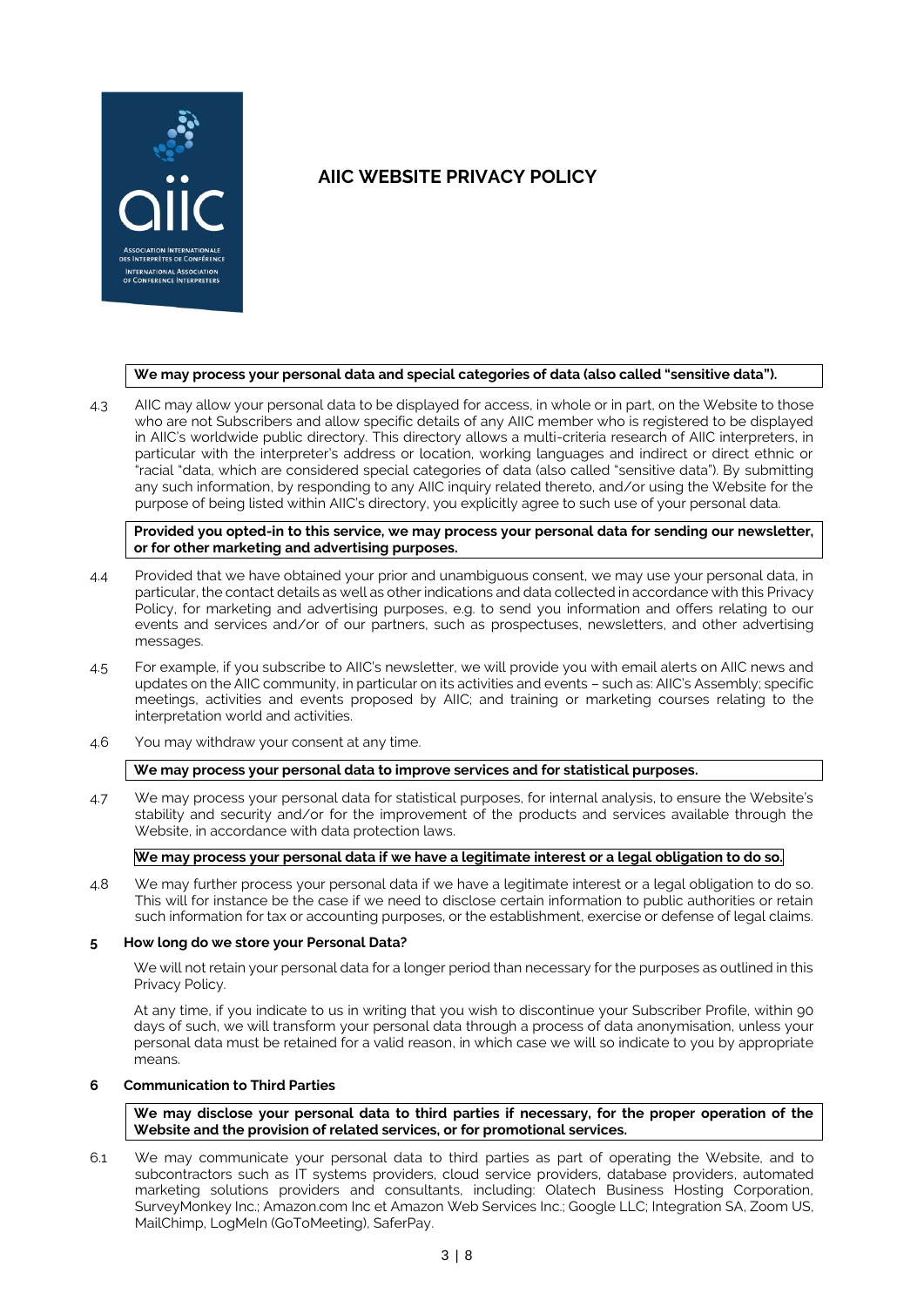

The preceding list of third parties may be updated from time to time.

6.2 In the above contexts, the Website may contain links to other websites. Please note that this Privacy Policy does not apply to the practices of any company or individual that we do not control, nor to any other website that may be linked to the Website. You should carefully review the privacy policies of any other website that you visit from the Website to learn more about their information and privacy practices. In such contexts, the collection and use of your personal data shall be governed by such other party or website's privacy policy. We shall not be held responsible for their privacy practices.

**We may also disclose your personal data to third parties when we have a legitimate interest or legal obligation to do so.**

6.3 We may also disclose your personal data when we have a legitimate interest to do so, for instance to (i) any third party to whom we assigns or transfers any of our rights or obligations; (ii) to competent courts or supervisory or regulatory bodies, when we must compellingly disclose your personal data, pursuant to any applicable law, regulation or order.

## **7 International Transfers**

**Your personal data may be disclosed outside of your country of residence, including to countries that do not guarantee the same level of data protection and privacy as Switzerland and the European Union.**

- 7.1 The personal data that we collect from you may be stored and processed in your region, or transferred to, stored at or otherwise processed outside your country of residence, including, in respect of residents of a country within the European Economic Area (the "EEA") or Switzerland, in a country outside the EEA or Switzerland, including without limitation the U.S. and/or Canada, or any other country which do not necessarily offer an adequate level of data protection as recognized by the European Commission or Switzerland. Your personal data may also be processed by staff operating inside or outside your country of residence, including staff located outside of the EEA or Switzerland, who work for us or our service providers.
- 7.2 Where we transfer your Personal Data outside the EEA or Switzerland, we will ensure that suitable safeguards are in place to help ensure that our third party service providers provide an adequate level of protection to your Personal Data, for instance by relying on the EU-U.S. Privacy Shield Framework, the Swiss-U.S. Privacy Shield Framework, or on standard contractual clauses adopted by the European Commission.
- 7.3 You may request additional information in this respect and obtain a copy of the relevant safeguards upon request through sending a request to the contact indicated section [11](#page-7-0) below.

## **8 Security**

## **We maintain physical, technical and procedural safeguards to keep your personal data secure.**

- 8.1 We are committed to the security of your personal data, and have in place physical, administrative and technical measures designed to keep your personal data secure and to prevent unauthorized access to them. We restrict access to your personal data to those persons who need to know them for the purposes described in this Privacy Policy. In addition, we use standard security protocols and mechanisms for the transmission of sensitive data. When you enter sensitive information on our website, we encrypt it using secure socket layer (SSL) technology.
- 8.2 Although we take appropriate steps to protect your personal data, no website is completely secure. Therefore, we cannot guarantee that data you provide to us is safe and protected from all unauthorized third-party access and theft. We waive any liability in this respect.
- 8.3 The Internet is a global environment. As a result, by sending information to us electronically, such data may be transferred internationally over the Internet depending upon your location. The Internet is not a secure environment and this Privacy Policy applies to your use and disclosure of your personal data once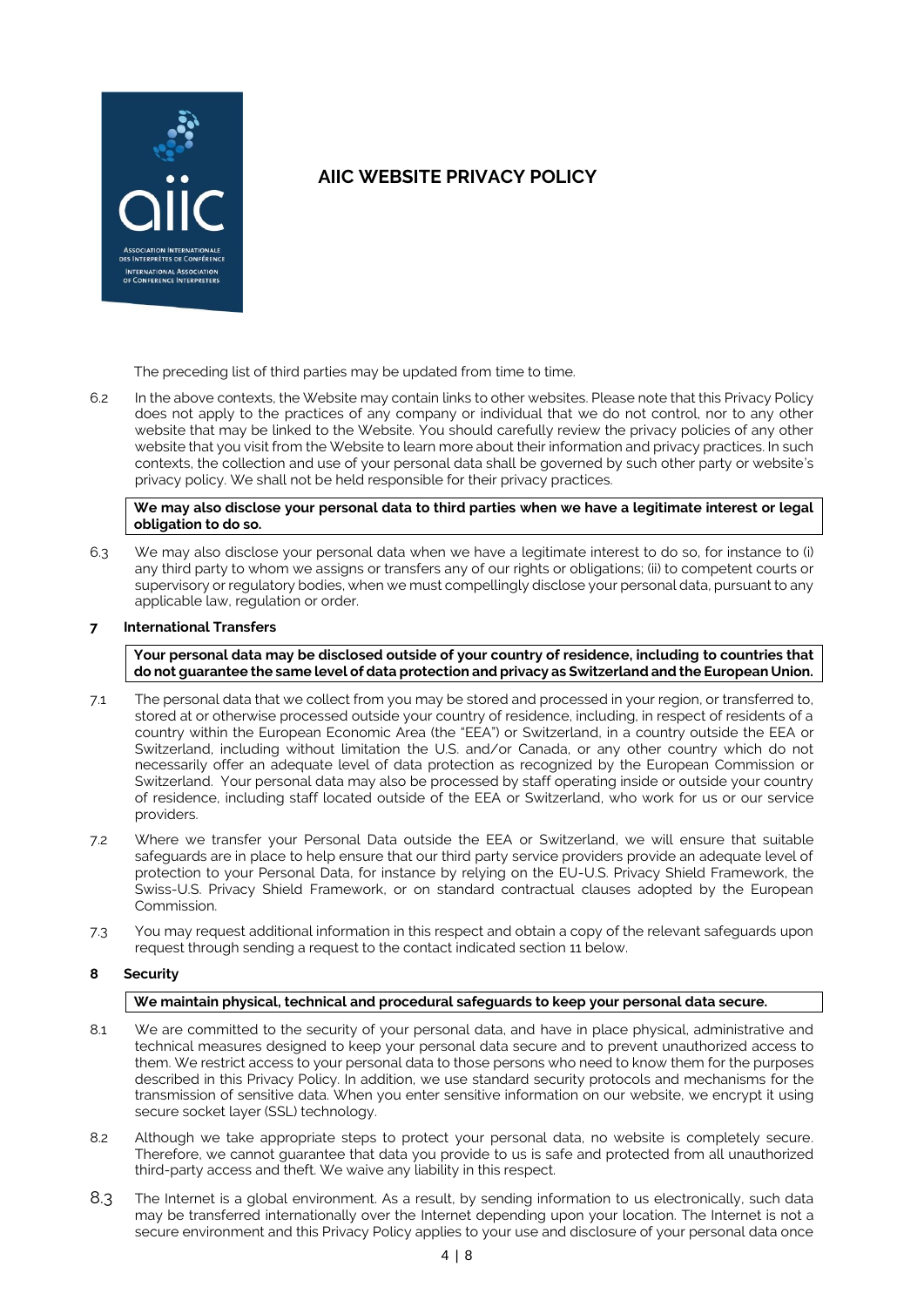

it is under our control only. Given the inherent nature of the Internet, all Internet transmissions are done at your own risk.

8.4 If we have reasonable reasons to believe that your personal data have been acquired by an unauthorized person, and applicable law requires notification, we will promptly notify you of the breach by email (if we have it) and/or by any other channel of communication (including by posting a notice on the Website).

### **9 Cookies and Similar Technologies**

#### **We use cookies and other similar technologies in connection with the Website.**

- 9.1 A cookie is a small data file that we transfer to and is stored on your electronic device. For example, we use cookies or other analytics tools to measure the traffic to and usage of the Website and their distinctive features, and other miscellaneous uses.
- 9.2 We use various types of cookies or other similar technologies, some of which are likely to automatically process data directly on your devices and/or to transfer your personal data to us.

**When you are not logged into the Subscriber Profile, you may manage the cookies and similar technologies via the settings of your browser and/or your devices, as well as through the interface available on the Website.**

9.3 You may change your cookies preferences through the banner interface tool available on the Website, however, to gain access to, and to have continued use of the Subscriber Profile, you must accept the Essential Cookies, detailed in section 9.7 below, and essential identity-based tracking tools.

In your Subscriber Profile, you may at any time refuse the use of Essential Cookies, detailed in section 9.7 below, and essential identity-based tracking tools, but your access to the Subscriber Profile will then be suspended.

Also note that we use Google Analytics on the Website, however its default setting is turned off. You may choose to turn it on through the interface available on the Website.

9.4 For more information, please visit [http://www.allaboutcookies.org/.](http://www.allaboutcookies.org/) Please check the user help sections of your Internet browser or electronic devices for specific instructions on the management of cookies.

#### **Why and how we use cookies and other similar technologies?**

- 9.5 These technologies are generally aimed at monitoring and analysing your interactions with the Website and/or to enable us to improve the Website and their functionalities, namely through a personalization of the Website and the related services, according to your interactions. We also use cookies and similar technologies to measure and monitor the traffic and use of the Website, as well as its performance.
- 9.6 Some cookies are retained in your electronic device for only as long as you access and use the Website, while others persist for a longer specified or unspecified period.

#### **We use the following cookies:**

#### *Essential cookies*

9.7 Some cookies we place on your electronic device ensure that the Website delivers you without limitation information securely and optimally. The Service/website cannot function properly without these Cookies. Details of our Essential Cookies are: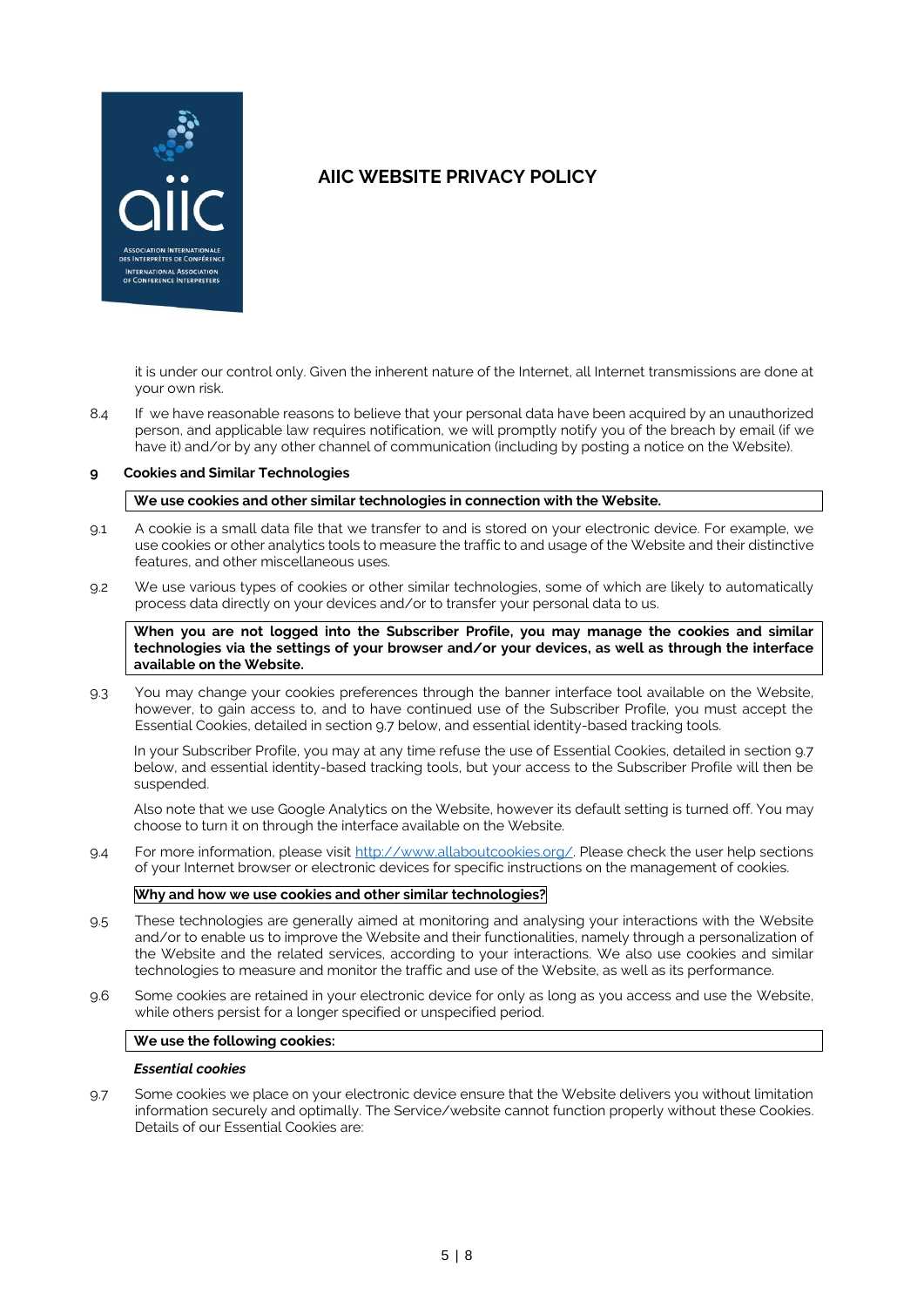

| Cookie                | Provider              | Stored /<br>processed<br>data             | <b>Expiry</b>                                                      | <b>Description</b>                                 |
|-----------------------|-----------------------|-------------------------------------------|--------------------------------------------------------------------|----------------------------------------------------|
| <b>JSESSIONID</b>     | in <sub>1</sub> touch | Unique<br>random<br>session<br>identifier | After 2 hours<br>of inactivity<br>or when the<br>browser<br>closes | Authentication cookie. Used<br>in session tracking |
| <b>LOCALE</b>         | in <sub>1</sub> touch | <b>Browser</b><br>Locale                  | go days                                                            | Check Language used                                |
| firstName             | <i>in1touch</i>       | <b>Encoded First</b><br>Name              | go days                                                            | To improve and simplify<br>login experience        |
| login                 | <i>in1touch</i>       | Encoded<br>username                       | go days                                                            | To improve and simplify<br>login experience        |
| cc-analytics-disabled | Google                | False                                     | 365 days or<br>until enabled                                       | Disable Google analytics                           |
| cookieconsent_status  | <i>in1touch</i>       | True / false                              | 365 days                                                           | Save cookie settings                               |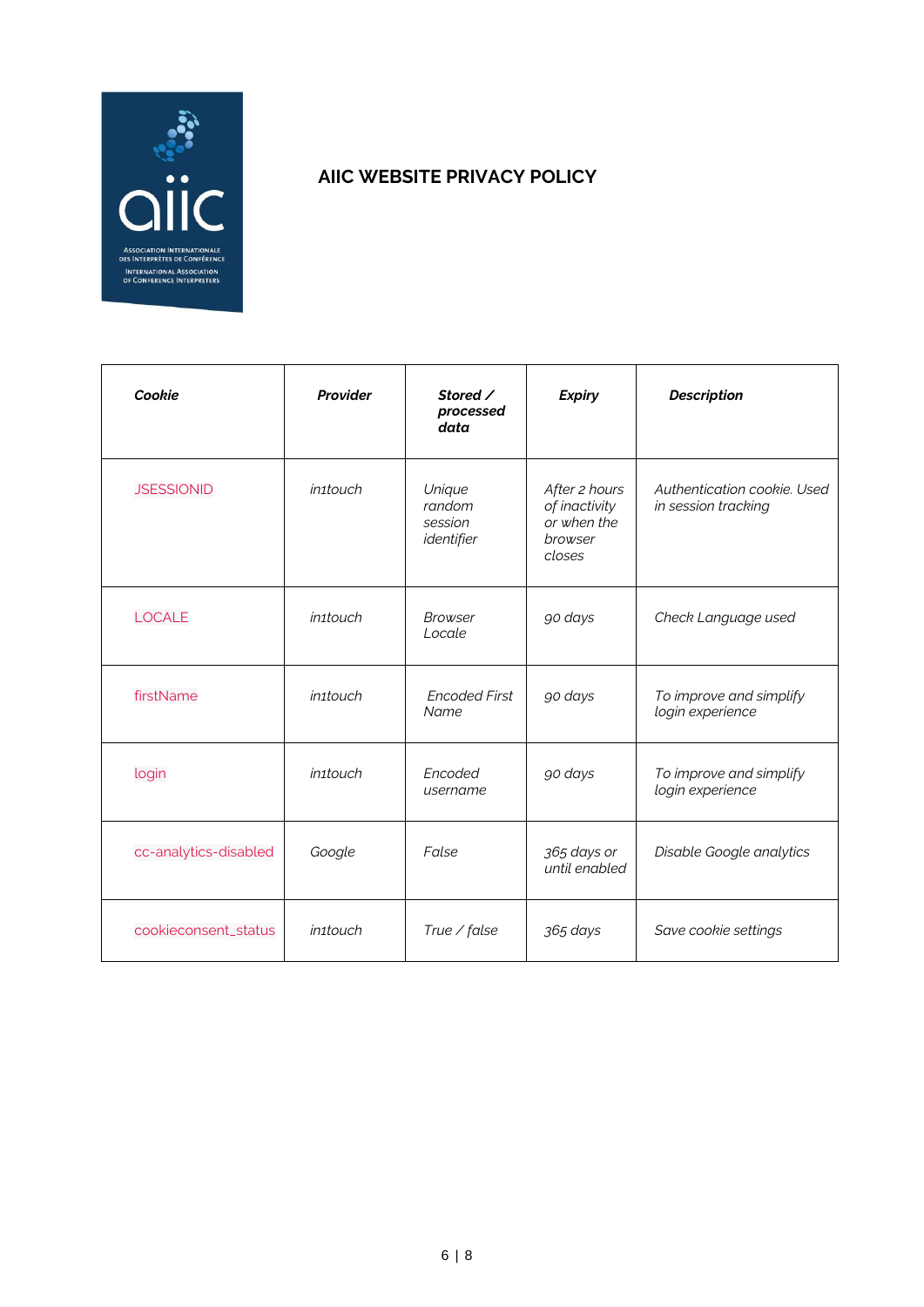

# *Advertising cookies*

9.8 These cookies are used to better understand customer interests and to display more relevant advertisements.

| Cookie | Provider             | Stored /<br>processed<br>data                  | <b>Expiry</b> | <b>Description</b>                                                                                                                                                        |
|--------|----------------------|------------------------------------------------|---------------|---------------------------------------------------------------------------------------------------------------------------------------------------------------------------|
| $-ga$  | Google<br>Analytics  | Randomly<br>generated<br>browser<br>identifier | 2 years       | This cookie is used by<br>Google Analytics for visitor<br>tracking.                                                                                                       |
| _gat   | Google<br>Analytics  | Boolean flag                                   | 24 hours      | This cookie is used by<br>Google Analytics for<br>throttling requests to<br>Google Analytics                                                                              |
| _gid   | Google<br>Analytics  | Randomly<br>generated<br>session<br>identifier | 1 minute      | This cookie is used by<br>Google Analytics to group<br>the entire session's activity<br>together for each user.                                                           |
| _gali  | Google<br>Analytics' | oAuth<br>provider<br>information               | 30<br>seconds | This cookie is part of the<br>Google Analytics'<br><b>Enhanced Link Attribution</b><br>feature that (tries to)<br>distinguish clicks on links to<br>the same destination. |

## **10 Your Rights**

**You have the right to access your personal data processed by us and may request without limitation that they be removed, updated, or rectified.**

10.1 Except as otherwise required by law, you are entitled at all times to know if we are processing personal data concerning you. You may contact us to know the content of such personal data, verify their accuracy and request that they be supplemented, removed, updated, or rectified. You also have the right to ask us to cease processing any personal data that may have been obtained in breach of applicable law, and to object to the processing of your personal data for any other legitimate reason.